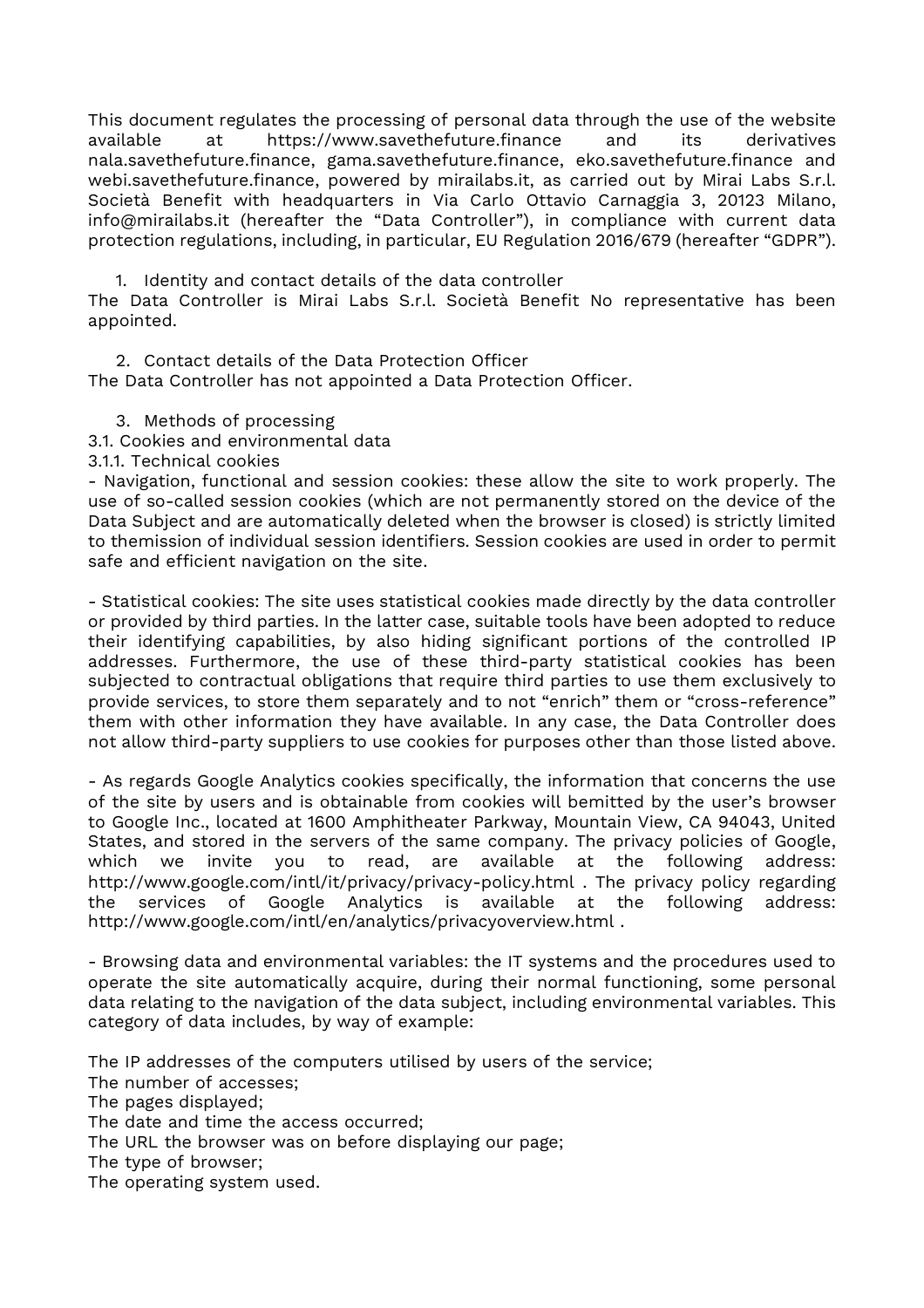3.1.2. Non-technical cookies - Profiling cookies: The site does not use profiling cookies.

- Deleting and disabling cookies:

Since cookies are normal text files, they can be accessed using word processing programs. In any case it is possible to configure your browser in order to prevent it from treating cookies.

Delete/disable cookies with Firefox: http://support.mozilla.com/it/kb/Eliminare%20i%20cookie Delete/disable cookies with Edge: https://support.microsoft.com/itit/help/4027947/windows-delete-cookies Delete/disable cookies with Chrome: http://support.google.com/chrome/bin/answer.py?hl=it&answer=95647 Delete/disable cookies with Safari: https://support.apple.com/kb/PH21411?locale=da\_DK&viewlocale=en\_UK

# 3.2. Data provided voluntarily by the Data Subject

The data optionally and freely provided by the Data Subject, by sending e-mails to the addresses found on the site, may be acquired for purposes that will be specified each time. In particular, in addition to the email address required to reply to the sender, any other personal data contained in the related communication will be processed. The Data Subject is invited to not enter special category data (for example data concerning their health) in the communications that will be sent to the Data Controller.

The data collected this way will be stored and processed exclusively for the purpose of storing the correspondence and replying to the data subject. They will not be used for other purposes.

4. Purpose of processing and legal basis of processing

In relation to cookies of a technical nature referred to in point 3.1.1. and to navigation data, the processing of the data subject's personal data is carried out in order to enable proper use of the website; use of the data is necessary for navigation on the website. In this case the legitimate interest of the data collector is the legal basis of the processing. In relation to data provided voluntarily by e-mail, the processing of personal data carried out makes it possible to respond to requests from the interested parties. The legitimate interest of the Data Controller in responding to the interested parties is the legal basis of the processing.

5. Source from which personal data originates Only the data provided by the data subject, collected through the website or through an email sent by the Data Subject, will be processed, in compliance with this document. Data from sources accessible to the public will not be processed.

6. Recipients and possible categories of personal data recipients The personal data of the data subject may be sent to:

- Companies that offer services related to the information society, including, in particular, those that offer hosting services;

## 7. Data categories

The personal data of the Data Subject will be processed. Special category data will not be processed, pursuant to article 9 of the GDPR.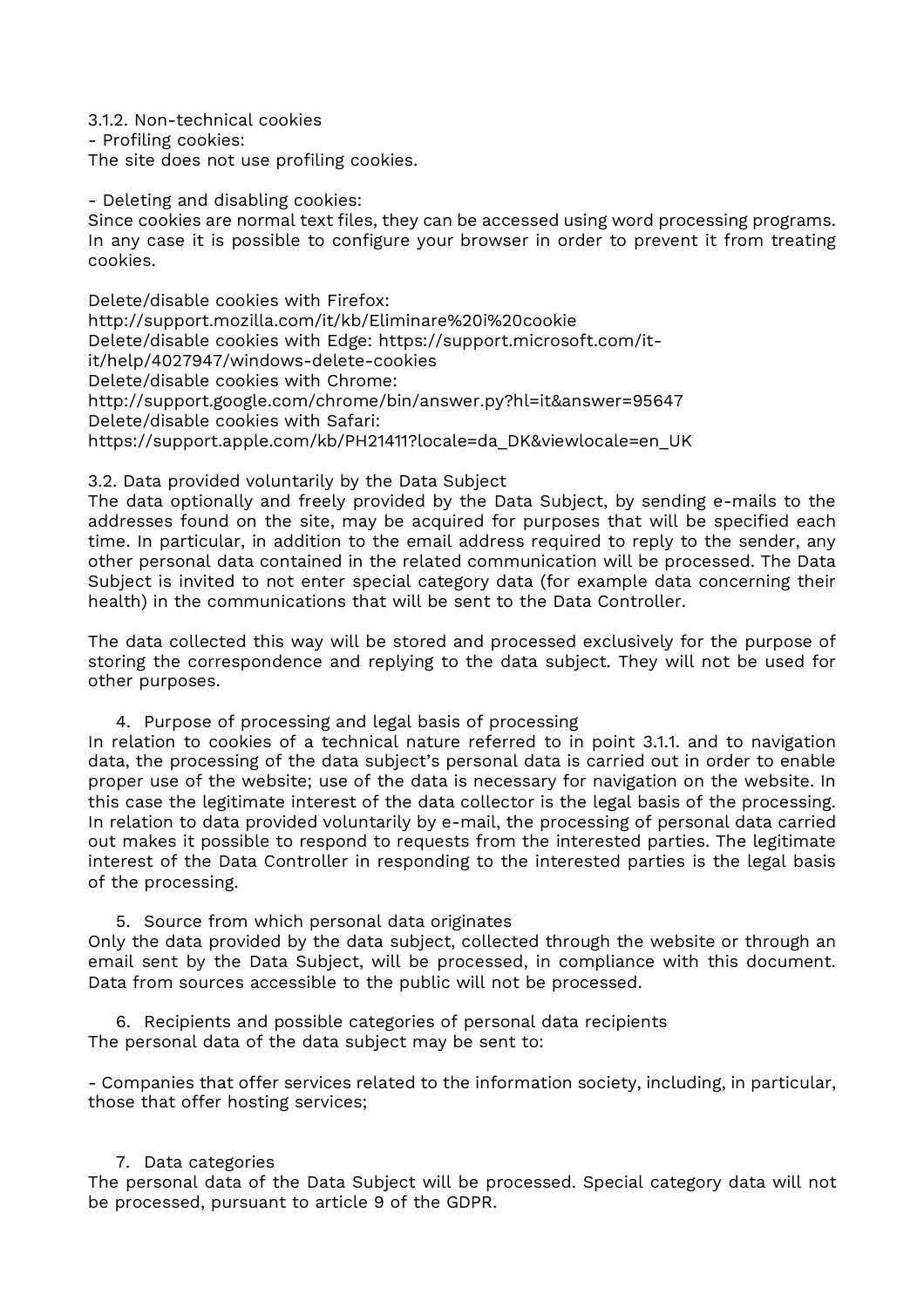### 8. Datafer

The Data Controller intends tofer personal data to another country or to an international organization. These subjects could include, by way of example:

- Communications companies, which carry out communication activities on behalf of the Data Controller;

- Companies that offer services related to the information society, including, in particular, those that offer hosting services;

- Communication service providers;

Thefer of personal data to such subjects, if they are established in another country or are an international organization, will be carried out only if it is considered adequate by the European Commission, which will verify that the other country, the area or one or more specific sectors within the other country or the international organization in question can guarantee an adequate level of protection of the Data Controller's rights. In any case, the Data Controller – if they deem it necessary – reserves the right to reach specific separate agreements that will oblige these subjects to adopt adequate security and organizational measures, aimed at appropriately guaranteeing the Data Controller's rights. Google Inc., in particular, is contractually bound to ensure appropriate protection of the Data Controller's rights. The data can beferred to the following countries: United States of America. To obtain a copy of this data or information about the place where it was made available, simply send a request to this address: info@mirailabs.it

## 9. Retention period of personal data

Personal data processed and stored for all the purposes referred to in this document will be processed and stored for a period that shall not exceed 24 months, starting from the date of the individual collection; In any case, the Data Controller reserves the right to request the Data Subject to renew their consent to the processing and/or to verify the consent previously expressed.

#### 10. Optional nature of consent and consequences of non-consent

In relation to personal data processed through technical cookies, in order to allow proper use of the website, the communication of personal data is not a contractual obligation in relation to technical cookies, but is based on the legitimate interest of the data controller, since a fully functional website could not be made available without this treatment. In relation to data provided voluntarily by e-mail, the processing of personal data is not a contractual obligation, but a treatment based on the legitimate interest of the Data Controller to respond to data subjects; without this treatment it would not be possible to respond to requests made by the Data Subject.

## 11. Rights of the Data Subject

## 11.1. Rights of the Data Subject

The Data Subject has the right to object, at any time and for reasons connected with their particular situation, to the processing of personal data concerning him/her, pursuant to Article 6, paragraph ,1 letters e) or f) of the GDPR, including profiling on the basis of these provisions. The Data Controller will refrain from further processing personal data, unless they are able to demonstrate the existence of compelling legitimate reasons for proceeding with the processing, which prevail over the interests, rights and freedoms of the Data Subject, or if they need to assess, exercise or defend one of their rights in court.

#### 11.2. Other rights

The Data Controller also wishes to inform the Data Subject of the following rights: